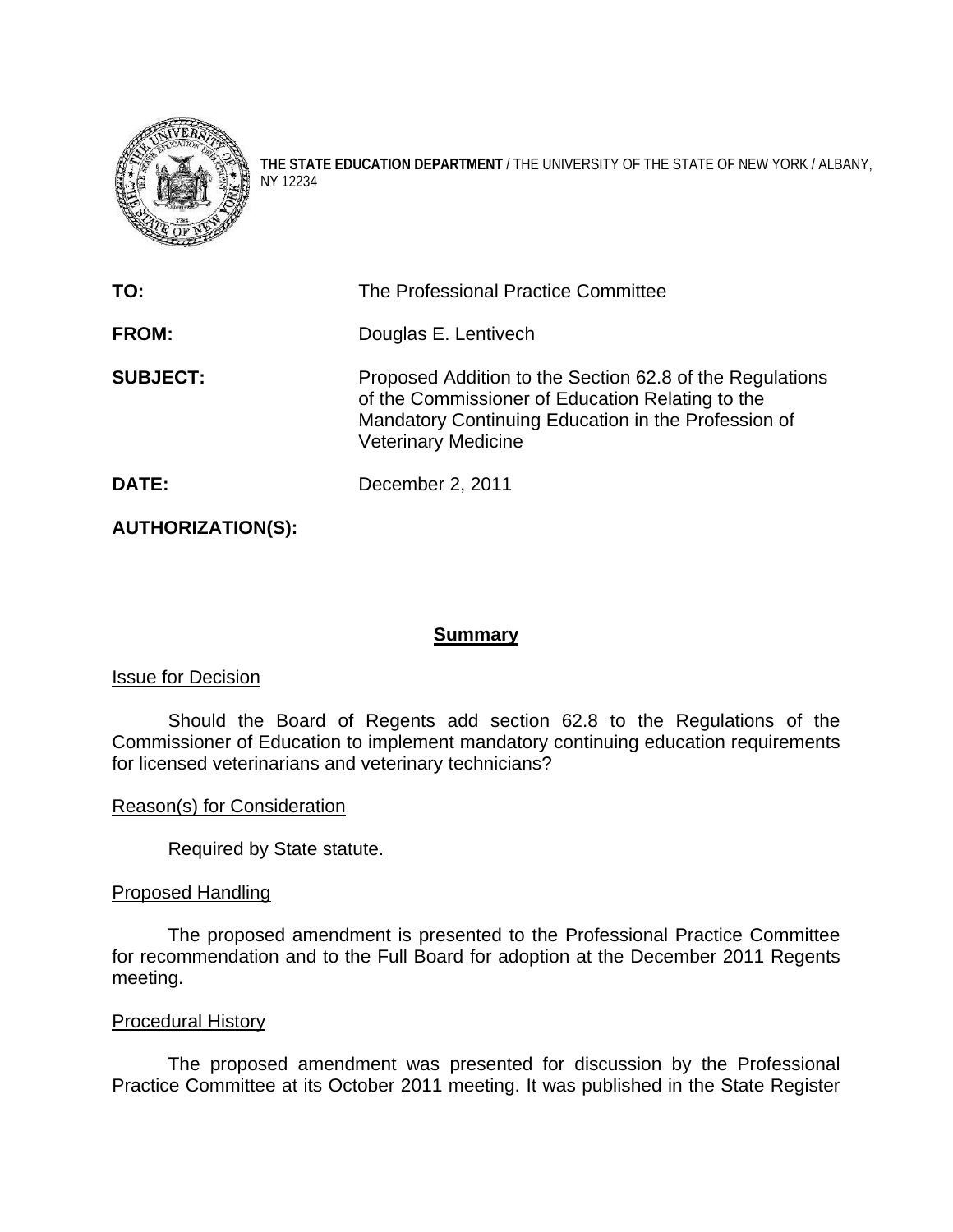on October 19, 2011; no comments have been received. Supporting materials are available upon request from the Secretary to the Board of Regents.

#### Background Information

Chapter 328 of the Laws of 2010, which took effect on January 1, 2011, enacted sections 6704-a and 6711-b of the Education Law to require licensees in the professions of veterinary medicine and veterinary technology to complete certain continuing education requirements as a prerequisite to re-registering to practice in such profession each triennial registration period. As of January 1, 2011, therefore, Education Law §6704-a requires a veterinarian to complete 45 hours of continuing education each triennial registration period, excluding the licensee's initial registration period, provided that a maximum of 22 and one-half of those hours may be self-instruction. Similarly, Education Law §6711-b requires a veterinary technician to complete 24 hours of continuing education each triennial registration period, excluding the licensee's initial registration period, provided that a maximum of 12 of those hours may be selfinstruction.

Under these statutes, the Department is authorized to establish a fee for mandatory continuing education and to determine the duration of a conditional registration period for a licensee who fails to meet the continuing education requirements during his or her registration period. Additionally, the new law requires that organizations seeking to provide continuing education to veterinarians and veterinary technicians be approved by the Department, in consultation with the State Board for Veterinary Medicine, and authorizes the Department to set the standards for sponsor approval.

The proposed rule is necessary to fully implement these requirements, which are currently prescribed in law. In accordance with statutory authority, the proposed rule would require a licensed veterinarian and veterinary technician to pay a \$45 continuing education fee in addition to the triennial registration fee currently imposed upon the licensee pursuant to law, which would be payable on or before the first day of each registration period. The proposed rule would also provide that the Department may grant a conditional registration, not to exceed one year, for a licensee who fails to meet the requirements, but who can cure the deficiency within one year.

The proposed rule would set forth the grounds for an exemption to the continuing education requirements, including full-time employment as a teacher of veterinary medicine at a veterinary education program, and would specify the grounds for an adjustment to the requirements, such as poor health certified by a physician. As previously stated, the rule would also provide for a conditional registration to allow a licensee to remedy a deficiency in continuing education. The rule would require that in addition to remedying the deficiency, the licensee would have to complete the regular continuing education requirements at the rate of one and one-quarter hours per month in the case of a veterinarian and 40 minutes per month for veterinary technicians.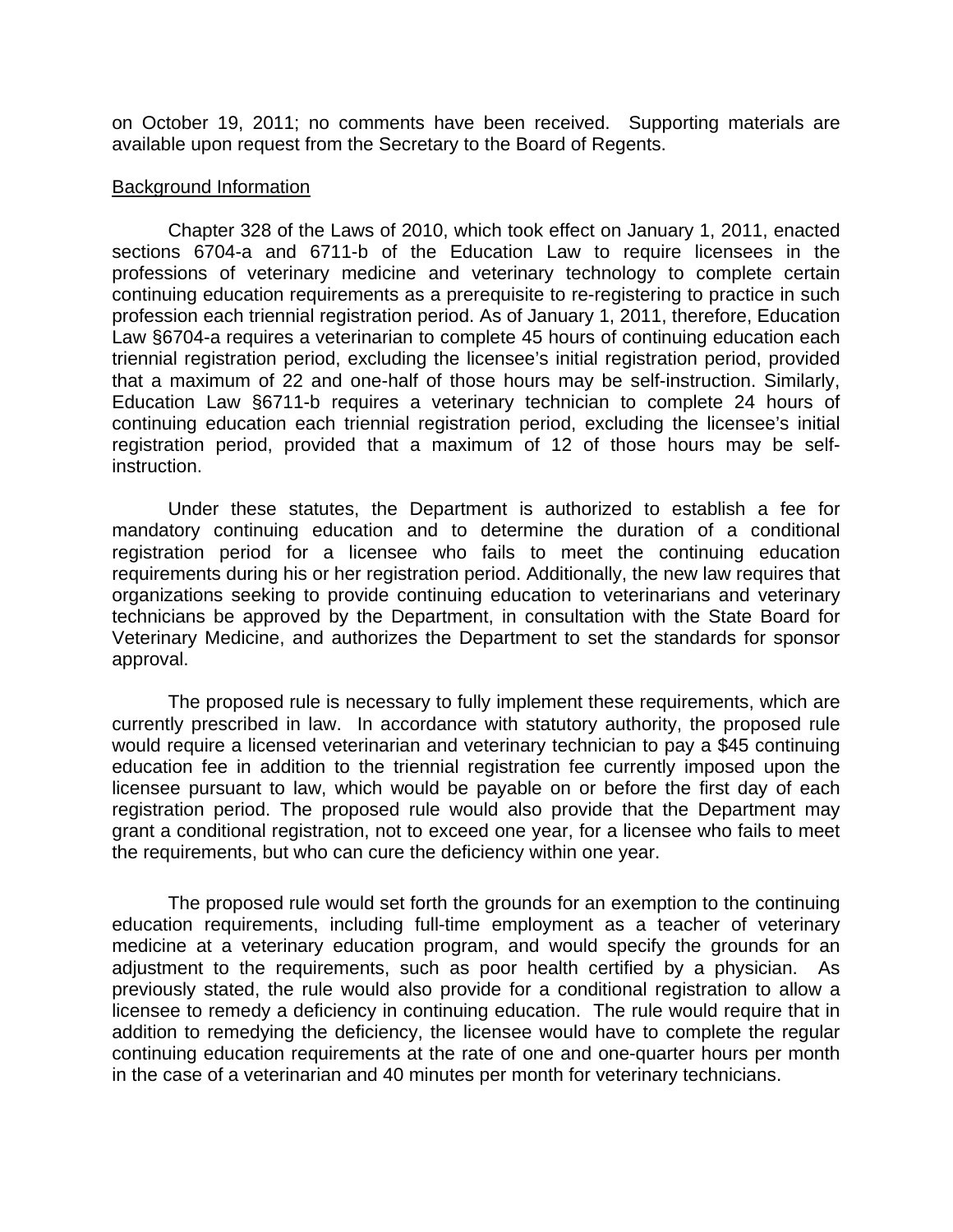The proposed rule also provides for the proration of credits for licensees who do not have a three-year registration period in which to complete the mandated continuing education credits. Licensees whose first registration date following January 1, 2011 occurs less than three years from that date, but on or after January 1, 2012, are required, by both the new law and the proposed regulation, to complete continuing education hours on a pro-rated basis, at the rate of 1.25 hours per month for veterinarians and at a rate of 40 minutes per month for veterinary technicians, for the period beginning January 1, 2012 up to the first registration date thereafter. The same rate of proration would apply for licensees during any registration period of less than three years. Additionally, licensees who have placed their registration on inactive status would be required to complete specific continuing education as prescribed by the Department if they return to practice during a registration period.

Further and significantly, the proposed rule would describe the courses and activities that would constitute acceptable continuing education. In particular, the proposed rule would require that during each triennial registration period, at least two (2) hours of the required continuing education credits must focus on the use, misuse, documentation, safeguarding and prescribing of controlled substances. The proposed rule would further describe the content of instruction deemed acceptable, including subjects that enhance knowledge and skill in clinical veterinary medicine and clinical veterinary technology, patient communication, practice management, risk management and other topics which contribute to the professional practice in such professions. Regarding acceptable activities, the proposed rule would identify types of learning activities deemed acceptable continuing education, including courses offered by a sponsor approved by the Department; credit and non-credit courses offered by universities and colleges, and professional development and technical sessions related to the practice of veterinary medicine.

 The proposed rule would also establish other educational activities that would be deemed acceptable, including preparing and teaching a course of learning. For example, a licensee would be provided continuing education credit for the preparation and teaching of a course at a rate of up to two credits for each hour of the presentation. Such activity would not, however, be accepted as continuing education credit where the licensee previously received credit for teaching the same course, unless the course was substantially revised. The proposed rule would also provide for modes of study other than classroom instruction, which would include distance learning and other forms of visual and auditory learning activities. All continuing education activities would require documentation detailing the content, duration and the outcome or completion of the course. Each licensee would need to maintain and ensure access by the Department to these records. Sponsors of veterinary continuing education would also need to maintain and ensure access to their records.

### Recommendation

VOTED: That section 62.8 of the Regulations of the Commissioner of Education be added, as submitted, effective January 4, 2012.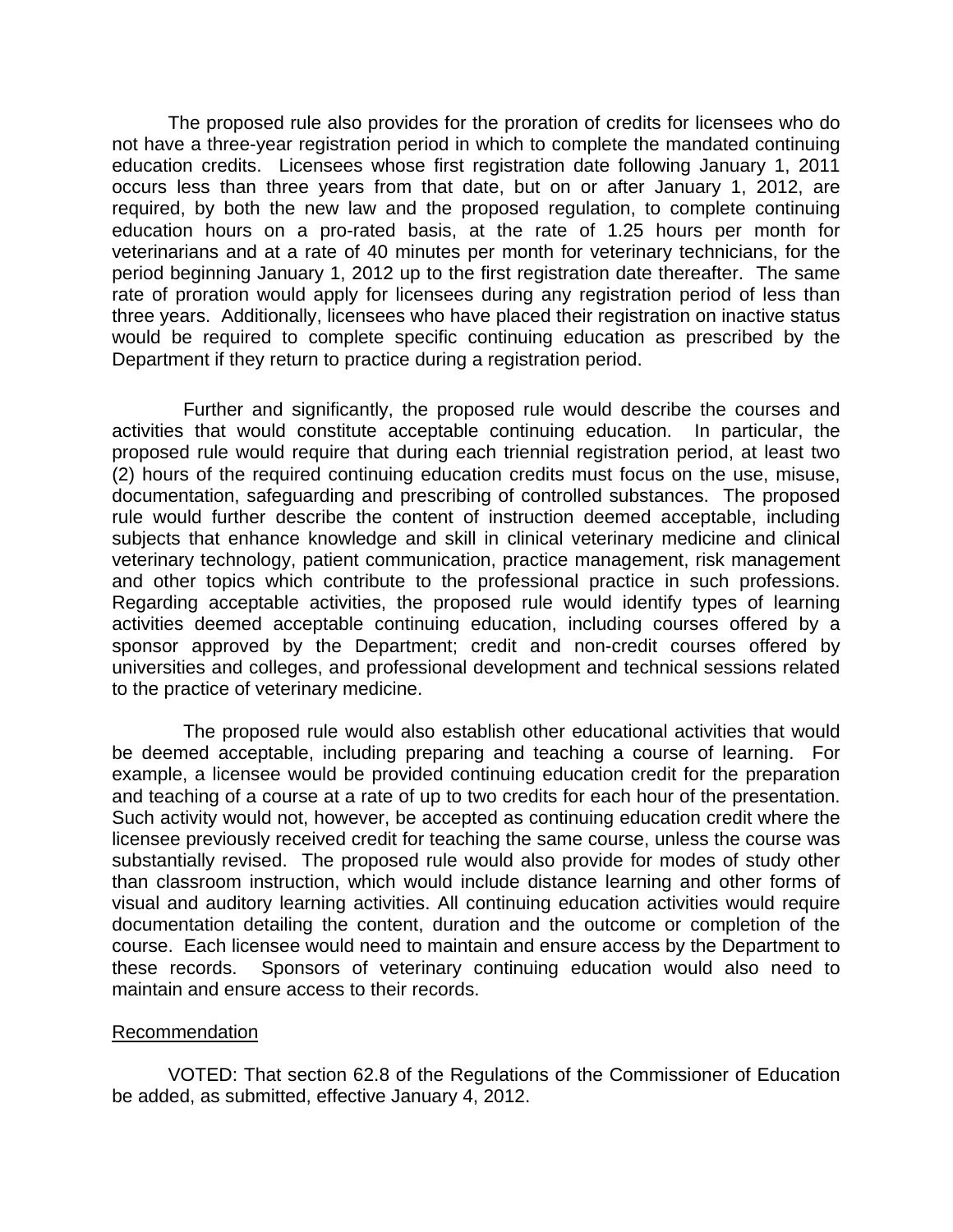# Timetable for Implementation

If the Board of Regents adopts the proposed rule at its December 2011 meeting, the effective date of the amendment would be January 4, 2012.

Attachment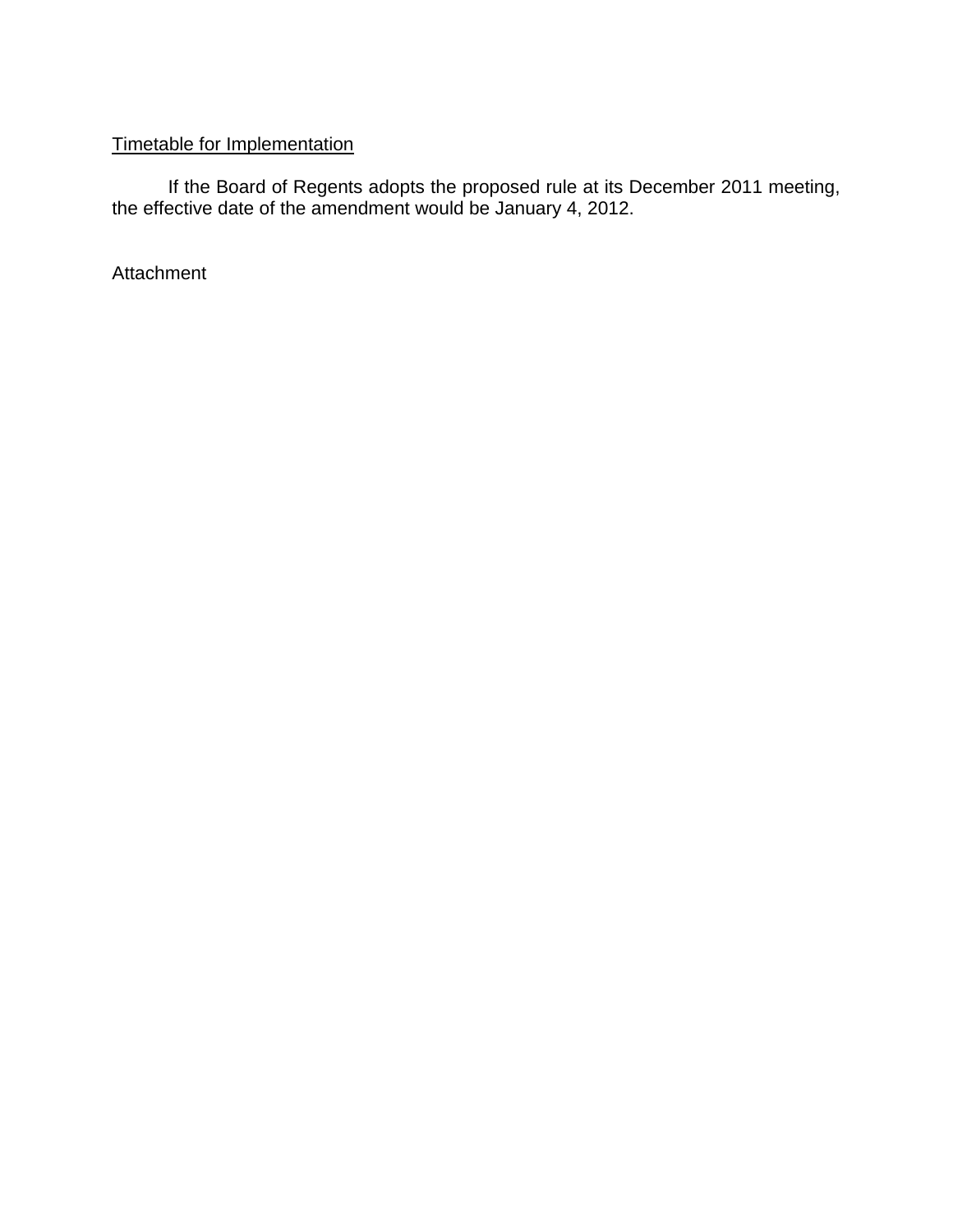AMENDMENT TO THE REGULATIONS OF THE COMMISSIONER OF EDUCATION

 Pursuant to sections 207, 6504, 6507, 6704-a and 6711-b of the Education Law and Chapter 328 of the Laws of 2010

Section 62.8 of the Regulations of the Commissioner of Education is added, effective January 4, 2011, as follows:

§62.8 Continuing education for veterinarians and veterinary technicians.

(a) Definitions. As used in this section:

(1) Acceptable accrediting agency means an organization accepted by the Department as a reliable authority for the purpose of accreditation at the postsecondary level, applying its criteria for granting accreditation in a fair, consistent and nondiscriminatory manner, such as an agency recognized for this purpose by the Council for Higher Education Accreditation.

(2) Higher education institution means a degree-granting postsecondary institution registered by the Department or accredited by an acceptable accrediting agency.

(3) Self-instructional coursework means structured study, provided by a sponsor approved pursuant to subdivision (i) of this section, that is based on audio, audio-visual, written, on-line, and/or other media, and does not include live instruction, transmitted in person or otherwise, during which the student may communicate and interact with the instructor and other students.

(b) Applicability of requirements.

(1) Each licensed veterinarian and veterinary technician, required under Article 135 of the Education Law to register with the Department to practice in New York State,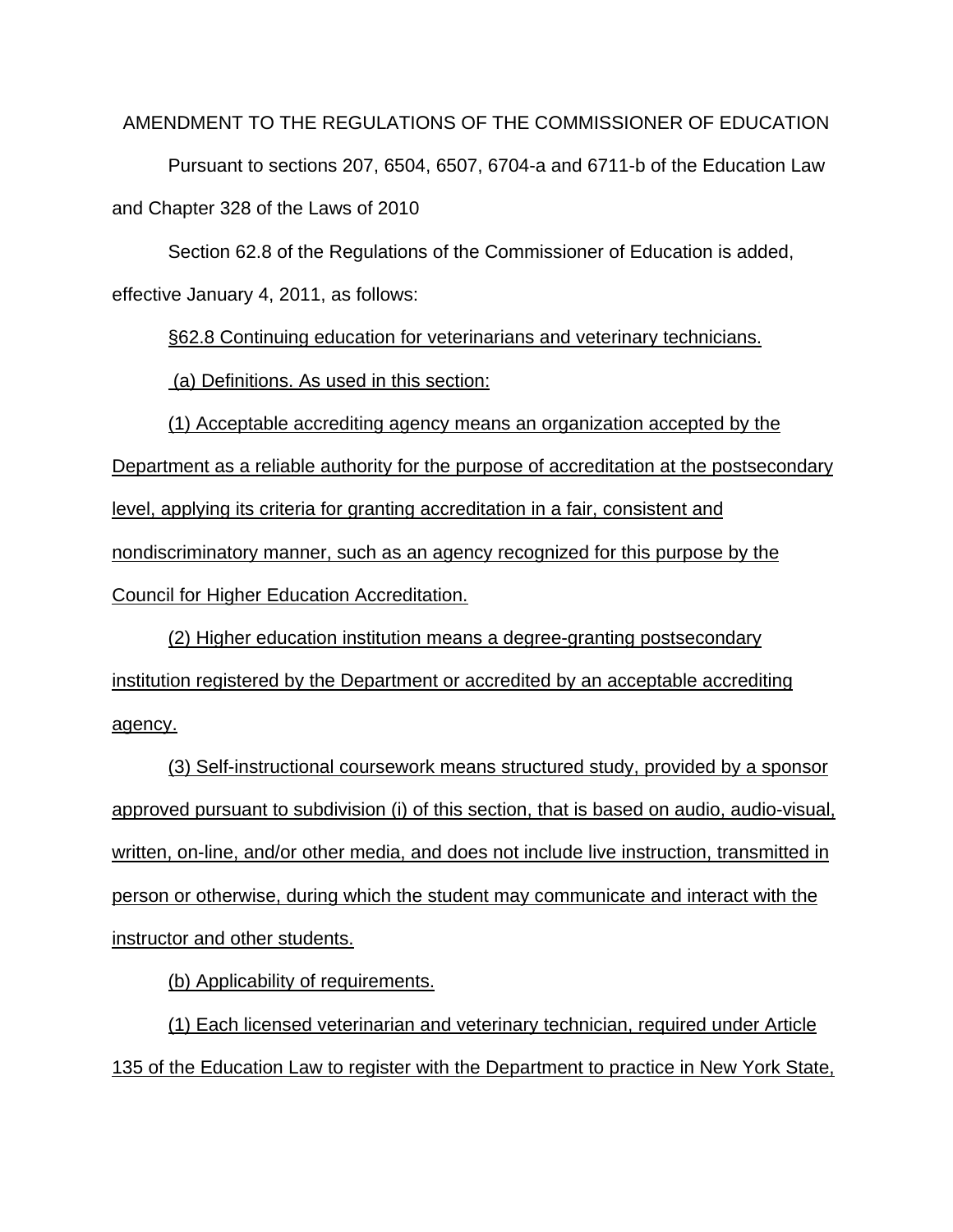shall comply with the mandatory continuing education requirements as prescribed in subdivision (c) of this section, except those licensees who are exempt from the requirement or who obtain an adjustment to the requirement pursuant to paragraph (2) of this subdivision or who are subject to a different requirement pursuant to this section.

(2) Exemptions and adjustments to the requirement.

(i) Exemptions. The following licensees shall be exempt from the continuing education requirements, as prescribed in subdivision (c) of this section:

(a) licensees for the triennial registration period during which they are first licensed to practice as a veterinarian or a veterinary technician in New York State;

(b) licensed veterinarians or veterinary technicians who are not engaged in the practice of their respective professions in New York State, as evidenced by the filing of a statement declaring such inactive status, except as otherwise provided in subdivision (e) of this section;

(c) veterinarians or veterinary technicians engaged on a full-time basis in the teaching of veterinary medicine at a veterinary education program registered by the Department or accredited or approved by an acceptable accrediting organization; and

(d) veterinary technicians engaged on a full-time basis in the teaching of veterinary technology at a veterinary education program registered by the Department or accredited or approved by an acceptable accrediting organization.

(ii) Adjustments to the requirement. An adjustment to the continuing education requirement, as prescribed in subdivision (c) of this section, may be made by the Department, provided that the licensee documents good cause that prevents compliance or the Department determines otherwise that there is good cause that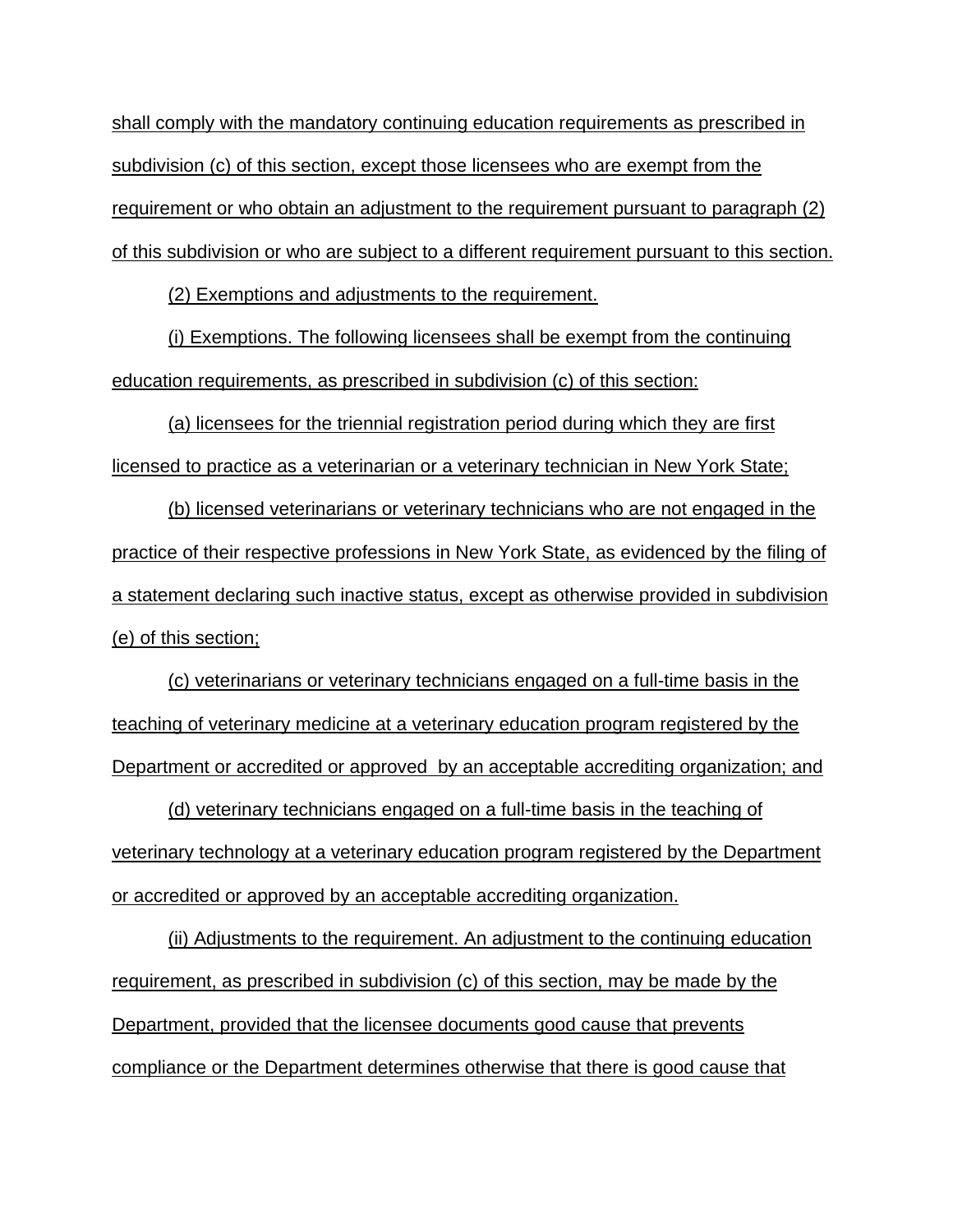prevents compliance, which shall include, but not be limited to, any of the following reasons: poor health or a specific physical or mental disability certified by an appropriate health care professional; or extended active duty with the Armed Forces of the United States; or other good cause beyond the licensee's control which in the judgment of the Department, makes it impossible for the licensee to comply with the continuing education requirements in a timely manner.

(c) Mandatory continuing education requirement.

(1) General requirement.

(i) During each three-year registration period, meaning a registration period of a three years' duration, an applicant for registration as a veterinarian shall complete at least 45 hours of continuing education, acceptable to the Department, as defined in paragraph (2) of this subdivision, a maximum of 22 and one-half hours of which may be self-instructional coursework acceptable by the Department. During each three-year registration period, meaning a registration period of three years' duration, an applicant for registration as a veterinary technician shall complete 24 hours of continuing education, acceptable to the Department, as defined in paragraph (2) of this subdivision, a maximum of twelve hours of which may be self-instructional coursework acceptable to the Department. Any licensed veterinarian or veterinary technician whose first registration date following January 1, 2011 occurs less than three years from that date, but on or after January 1, 2012, shall complete continuing education hours on a prorated basis at the rate of one and one-quarter hours per month, in the case of a veterinarian, and 40 minutes per month, in the case of a veterinary technician, for the period beginning January 1, 2012 up to the first registration date thereafter. Such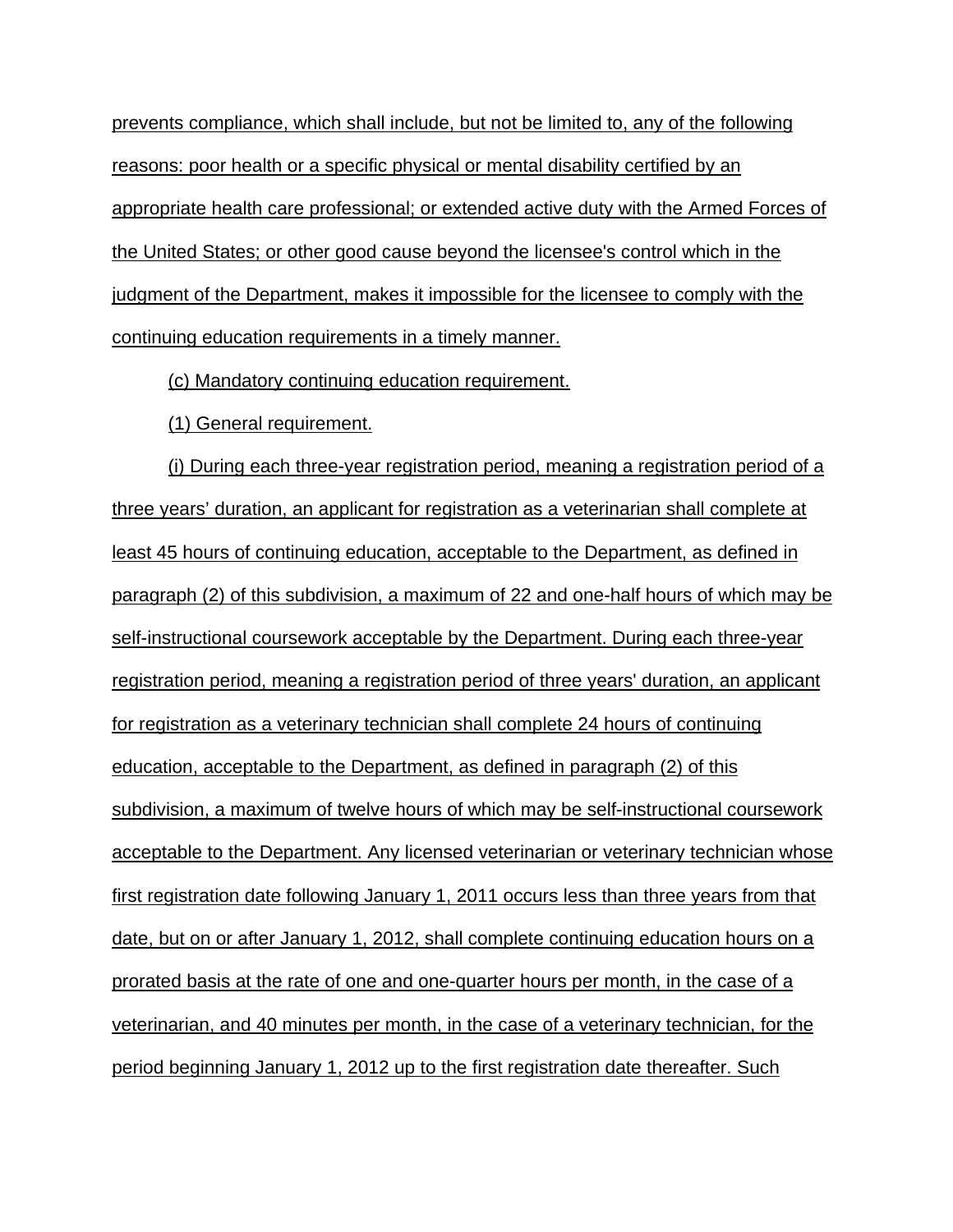continuing education shall be completed during the period beginning January 1, 2010 and ending before the first day of the new registration period.

(ii) During each triennial registration period, at least two hours of the required continuing education credits shall focus on the use, misuse, documentation, safeguarding and prescribing of controlled substances.

(iii) Proration. Unless otherwise prescribed in this section, during each registration period of less than three years' duration, an applicant for registration shall complete acceptable continuing education, as defined in paragraph (2) of this subdivision and within the limits prescribed in such paragraph, on a prorated basis at a rate of one and one-quarter hours in the case of a veterinarian and 40 minutes per month in the case of a veterinary technician.

(2) Acceptable formal continuing education. To be acceptable to the Department, continuing education shall meet the requirements of this paragraph. Such continuing education must be in subjects prescribed in subparagraph (i) of this paragraph and be the types of learning activities prescribed in subparagraph (ii) of this paragraph and subject to the limitations contained in subparagraph (iii) of this paragraph.

(i) Subjects. Acceptable continuing education shall contribute to the professional practice of veterinary medicine in the case of veterinarians and veterinary technology in the case of veterinary technicians, and shall focus on one or more of the following:

(a) subjects that enhance knowledge and skill in clinical veterinary medicine and clinical veterinary technology.

(b) client communications and recordkeeping;

(c) general supervision;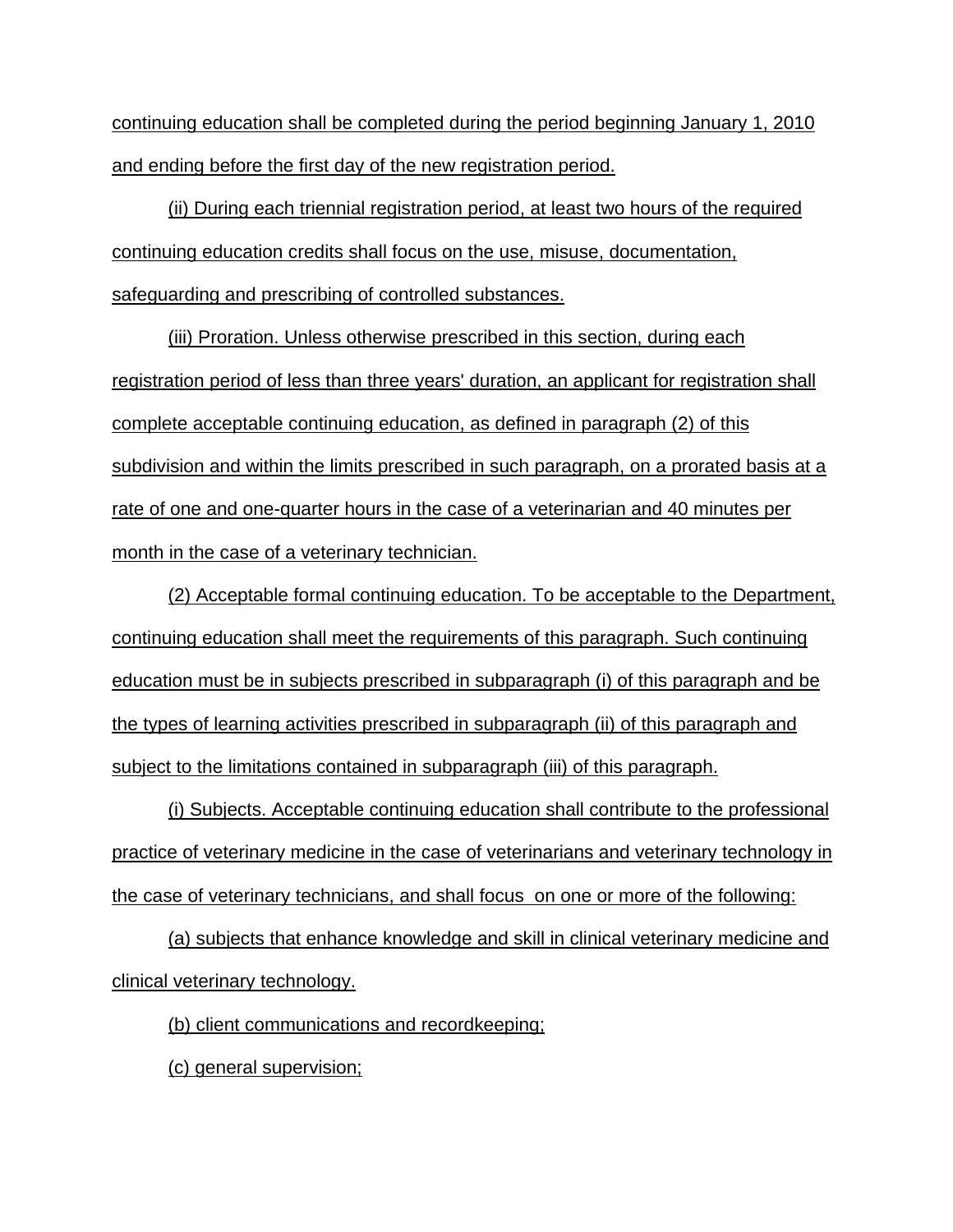(d) practice management, risk management, and other topics which contribute to the professional practice of veterinary medicine or veterinary technology; or

(e) matters relating to veterinary health care, agricultural practices related to animals, law, and/or ethics which contribute to professional practice in veterinary medicine and veterinary technology and the health, safety, and/or welfare of the public.

(ii) Types of learning activities. Acceptable continuing education shall be the types of learning activities prescribed in this subparagraph and shall be subject to the limitations prescribed in this subparagraph and subparagraph (iii) of this paragraph.

(a) Courses of learning. Acceptable continuing education shall be formal programs of learning offered by a sponsor approved by the Department pursuant to subdivision (i) of this section, which may include, among others, courses offered by an approved sponsor, university and college credit and non-credit courses, and professional development and technical sessions related to the practice of veterinary medicine.

(b) Other educational activities. To the extent such activities are offered by sponsors of veterinary continuing education approved by the Department and subject to the limitations set forth in subparagraph (iii) of this paragraph, acceptable continuing education shall be the following other educational activities:

(1) preparing and teaching a course of learning. Continuing education hours that may be credited for this activity may include actual instructional time plus preparation time which may be up to two additional hours for each hour of presentation;

(2) preparing and teaching a course, acceptable to the Department, at a higher education institution relating to the practice of veterinary medicine or veterinary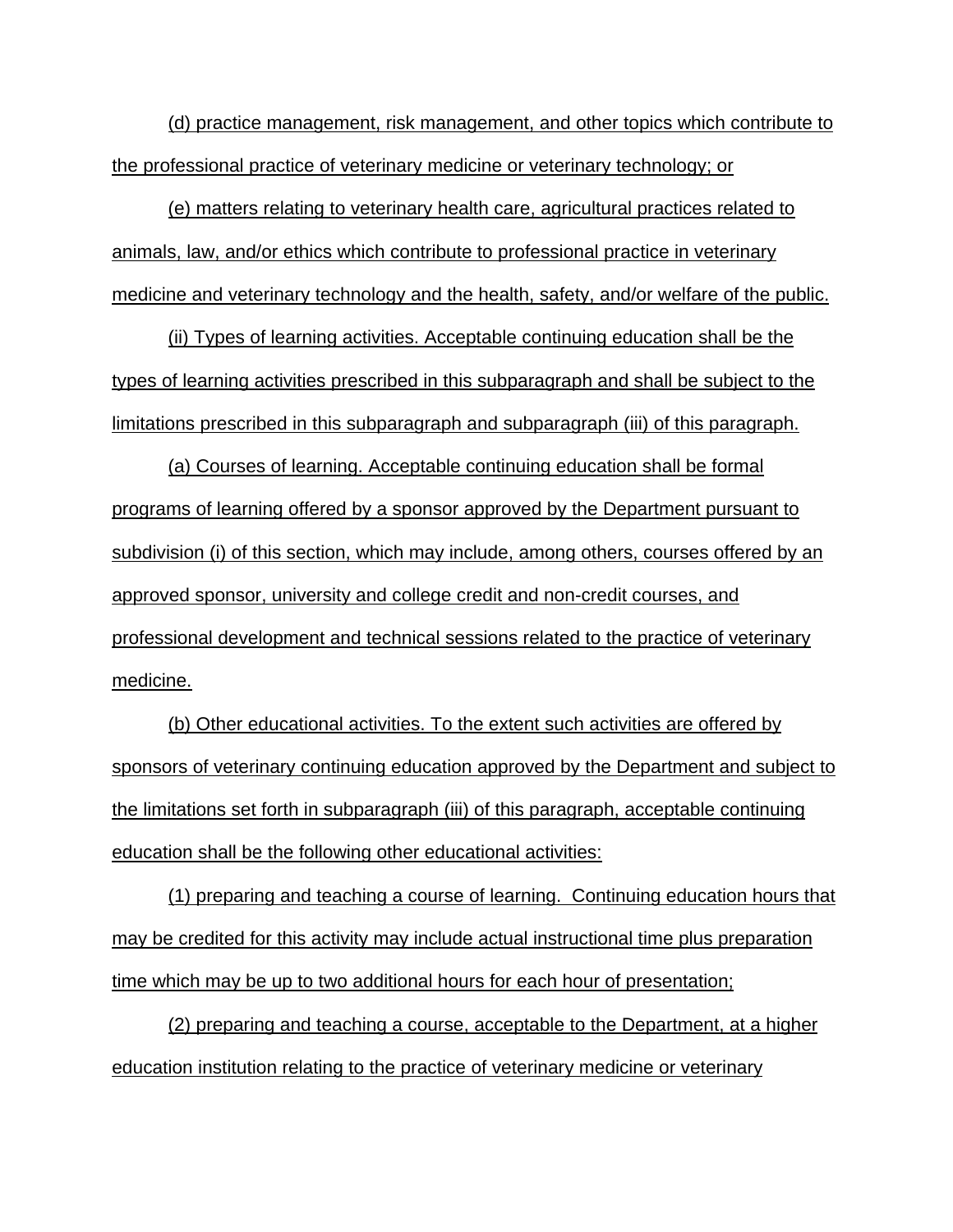technology. Continuing education hours that may be credited for this activity may include actual instructional time plus preparation time which may be up to two additional hours for each hour of presentation;

(3) making a technical presentation at a professional conference sponsored by an organization that is an approved sponsor of continuing education to veterinarians or veterinary technicians and that is approved pursuant to subdivision (i) of this section. Continuing education hours that may be credited for this activity shall include actual presentation time, plus preparation time which may be up to two additional hours for each hour of presentation. Provided however that continuing education credit may not be claimed under sections (1), (2) and (3) where the licensee previously received continuing education credit for preparing or teaching the same course, or the same content if the course is given another name, unless the course has undergone substantial revision in content;

(4) achieving specialty certification or recertification from an entity approved as a sponsor, provided that the amount of continuing education credit awarded for such certification or recertification shall be an amount prescribed by the Department;

(5) completing self-instructional coursework, as defined in paragraph 3 of subdivision (a) of this section; and

(6) completing and receiving a passing score on an examination offered by an approved sponsor that demonstrates the licensee's knowledge of the laws, rules and regulations of New York relating to the practice of veterinary medicine. Two hours of continuing education credit shall be awarded for receiving a passing score on such examination in any five-year period.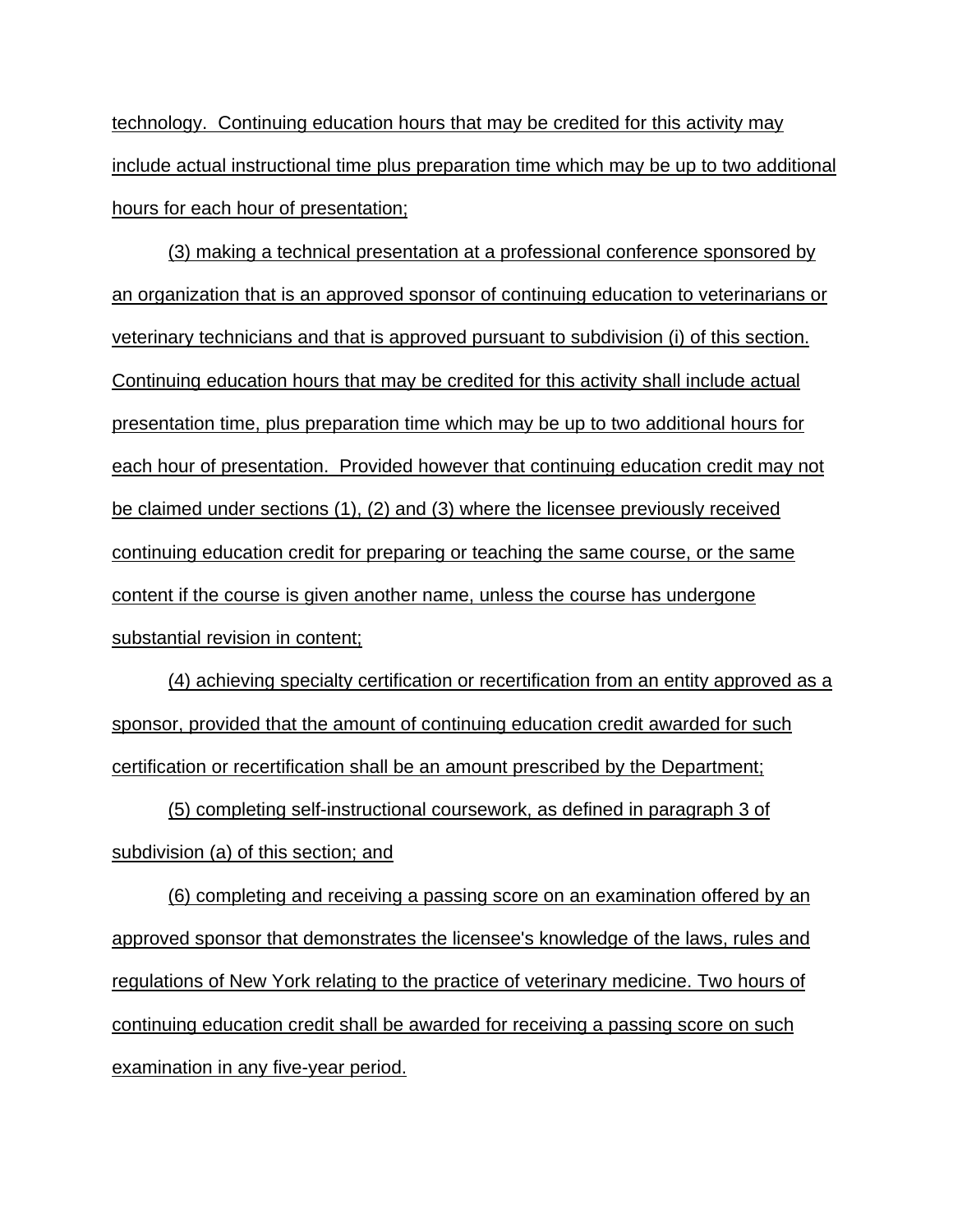(iii) Limitation on credits.

a. (a) No more than 22.5 hours of continuing education credits, in the case of a veterinarian, or 12 hours of continuing education credits, in the case of a veterinary technician, may be completed through self-study as described in subclause (5) of item (b) of subparagraph (ii) of this paragraph.

b. (b) Veterinarians may not claim continuing education credit for preparing and teaching continuing education courses to veterinary technicians.

(d) Renewal of registration. At each re-registration, licensed veterinarians and licensed veterinary technicians shall certify to the Department that they have either complied with the continuing education requirements, as prescribed in this section, or are entitled to an exemption or adjustment to such continuing education requirements, as prescribed in subdivision (b) of this section.

(e) Requirement for lapse in practice.

(1) A licensee returning to the practice of veterinary medicine or veterinary technology after a lapse in practice, as evidenced by not being registered to practice in New York State, whose first registration date after such lapse in practice and following January 1, 2012 occurs less than three years from January 1, 2012, shall be required to complete at least one and one-quarter hours, in the case of a veterinarian, and 40 minutes, in the case of a veterinary technician, of acceptable continuing education coursework for each month beginning with January 1, 2012 until the beginning of the new registration period. A licensee who has not lawfully practiced veterinary medicine or veterinary technology continuously in another jurisdiction throughout such lapse period shall complete the required continuing education activity prior to and within the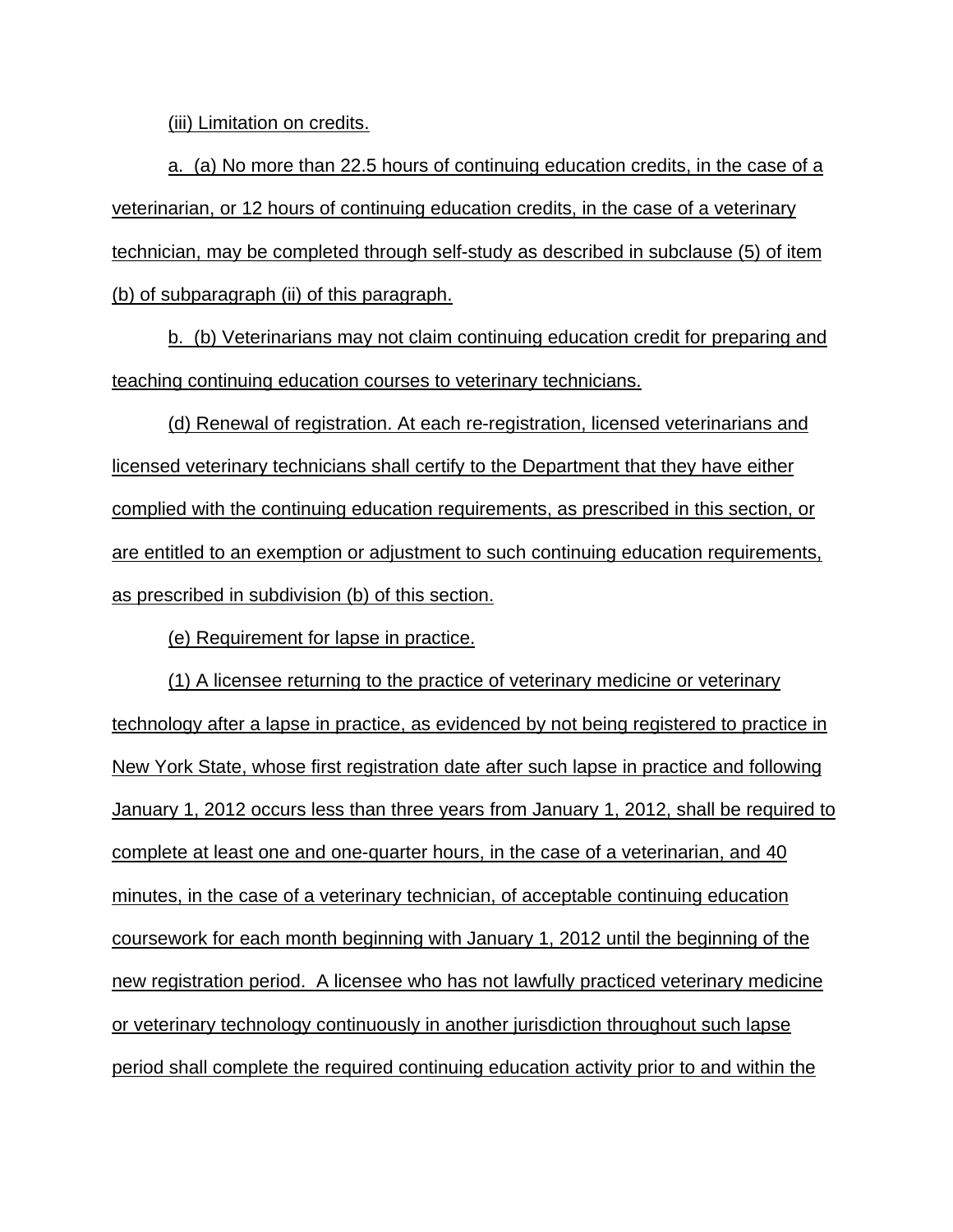12 months before the beginning of the new registration period. A licensee who has lawfully practiced as a veterinarian or veterinary technician continuously in another jurisdiction throughout such lapse period, shall complete the required continuing education activity either in the new registration period or, at the option of the licensee, in the period beginning 36 months before the commencement of the new registration period and ending at the conclusion of such new registration period; where the licensee elects to complete required continuing education coursework, resulting from a lapse in practice, in the new registration period, such coursework will be in addition to that coursework which is required to satisfy the mandatory continuing education requirement for the new triennial period.

(2) Except as prescribed in paragraph (1) of this subdivision for registrations therein specified, a licensee who returns to practice as a veterinarian or veterinary technician after a lapse in practice during which the licensee was not registered to practice in New York State and did not lawfully practice continuously in another jurisdiction throughout the lapse period, shall be required to complete:

(i) the continuing education requirement applicable to the period of time the licensee was registered to practice in New York State before the lapse in practice;

(ii) at least one and one-quarter hours of acceptable continuing education for each month of lapsed registration up to a maximum 45 hours, in the case of a veterinarian, and 40 minutes of acceptable continuing education for each month of lapsed registration up to a maximum 24 hours, in the case of a veterinary technician, which shall be completed in the 12 months before the beginning of the new registration period.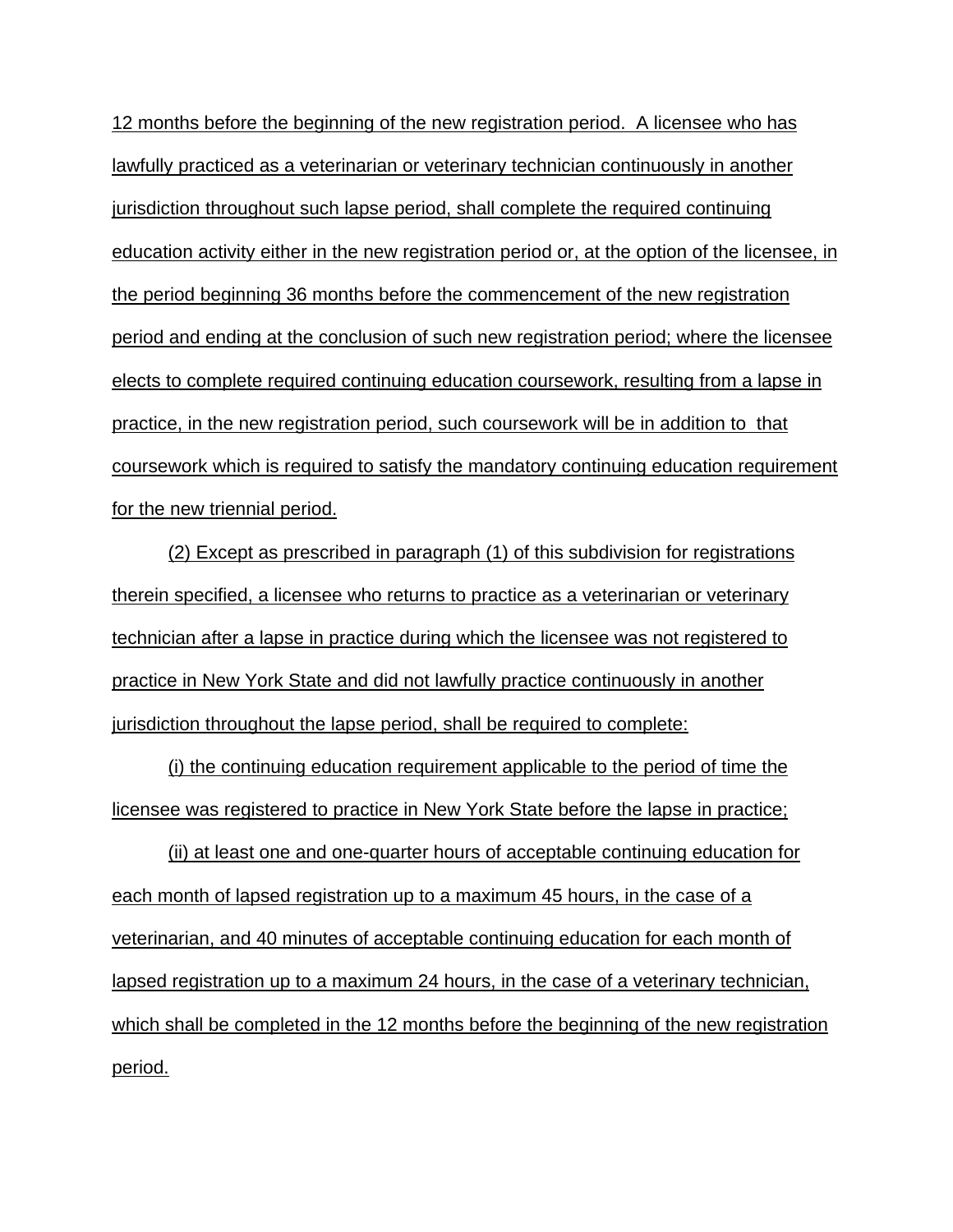(3) Except as prescribed in paragraph (1) of this subdivision for registrations therein specified, a licensee who returns to the practice of veterinary medicine or veterinary technology after a lapse in practice during which the licensee was not registered to practice in New York State but did lawfully practice veterinary medicine or veterinary technology continuously in another jurisdiction throughout the lapse period, shall be required to complete:

(i) the continuing education requirement applicable to the period of time the licensee was registered in the licensee's last registration period; and

(ii) at least one and one-quarter hours, in the case of a veterinarian, or 40 minutes, in the case of a veterinary technician, of acceptable continuing education for each month of lapsed registration up to a maximum of 45 hours, in the case of a veterinarian, or 24 hours, in the case of a veterinary technician, which shall be completed in such new registration period, or at the option of the licensee in the period beginning 36 months before the commencement of such new registration period and ending at the conclusion of said new registration period.

(f) Conditional registration.

(1) The Department may issue a conditional registration to a licensee who attests to or admits to noncompliance with the continuing education requirements of this section, provided that such licensee:

(i) agrees to remedy such deficiency within the conditional registration period:

(ii) in addition to remedying the deficiency, agrees to complete the regular continuing education requirement at the rate of one and one-quarter hours, in the case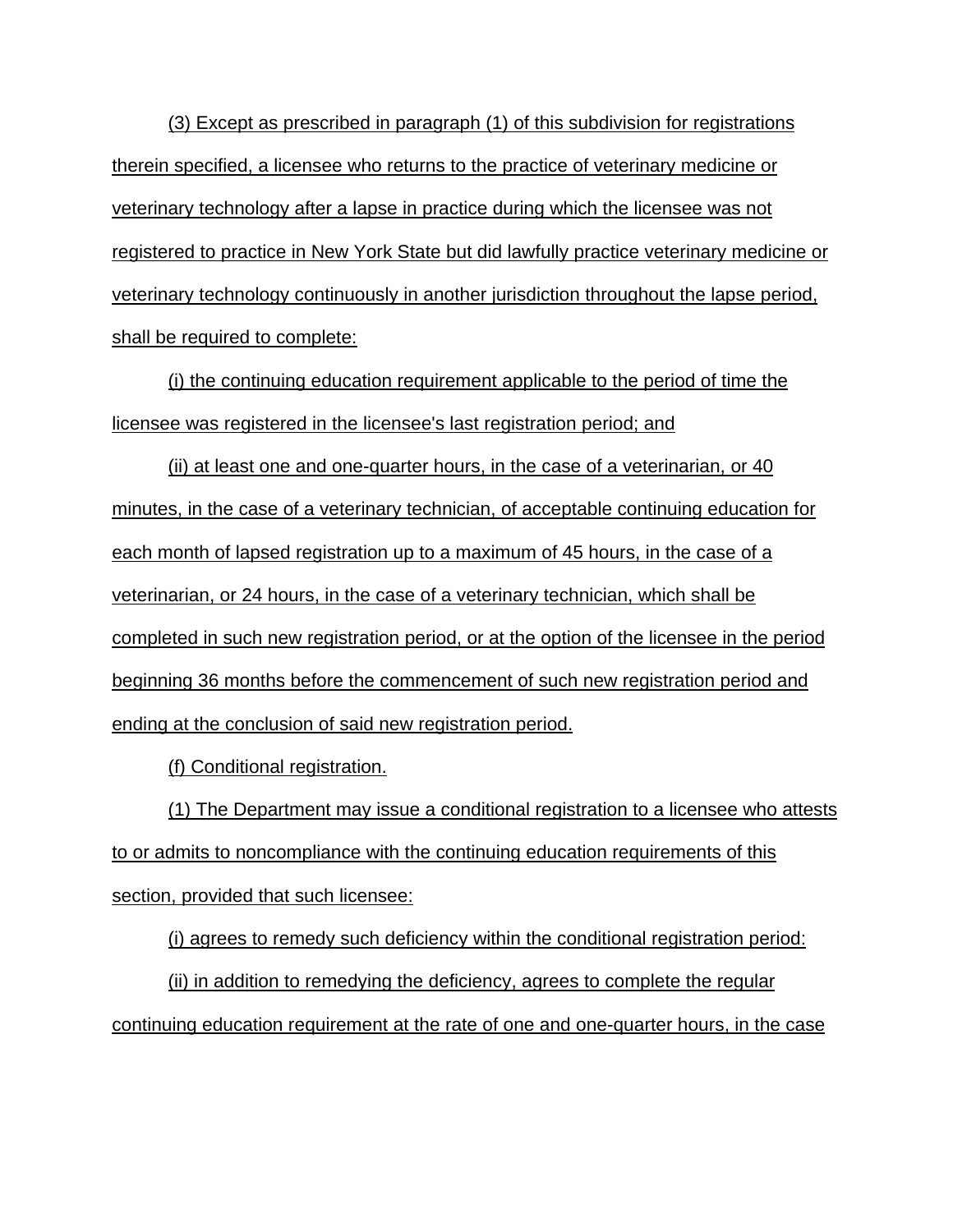of a veterinarian, and forty minutes, in the case of a veterinary technician, of acceptable continuing education per month during such conditional registration period; and

(iii) agrees to complete additional continuing education during such conditional registration period, which the Department may require to ensure the licensee's proper delivery of professional veterinary medicine or veterinary technology services.

(2) The duration of such conditional registration shall not exceed one year and shall not be renewed or extended.

(g) Licensee records. Each licensee subject to the requirements of this section shall maintain, or ensure access by the Department to, a record of completed continuing education, which includes: the title of the course if a course, the type of educational activity if other than a course of learning, the subject of the continuing education course or activity, the number of hours of continuing education completed, the sponsor's name and any identifying number (if applicable), attendance verification if a course, verification of participation if another educational activity, and the date and location of the continuing education. Such records shall be retained for at least six years from the date of completion of the continuing education and shall be made available for review by the Department in the administration of the requirements of this section. A sponsor's failure to satisfy its obligations under subdivision (i) of this section shall not relieve a licensee of his or her obligation to provide evidence of participation in a continuing education activity for which credit is claimed.

(h) Measurement of continuing education study. Continuing education credit shall be granted only for acceptable continuing education, as prescribed in subdivision (c) of this section. For continuing education courses, a minimum of 50 minutes shall equal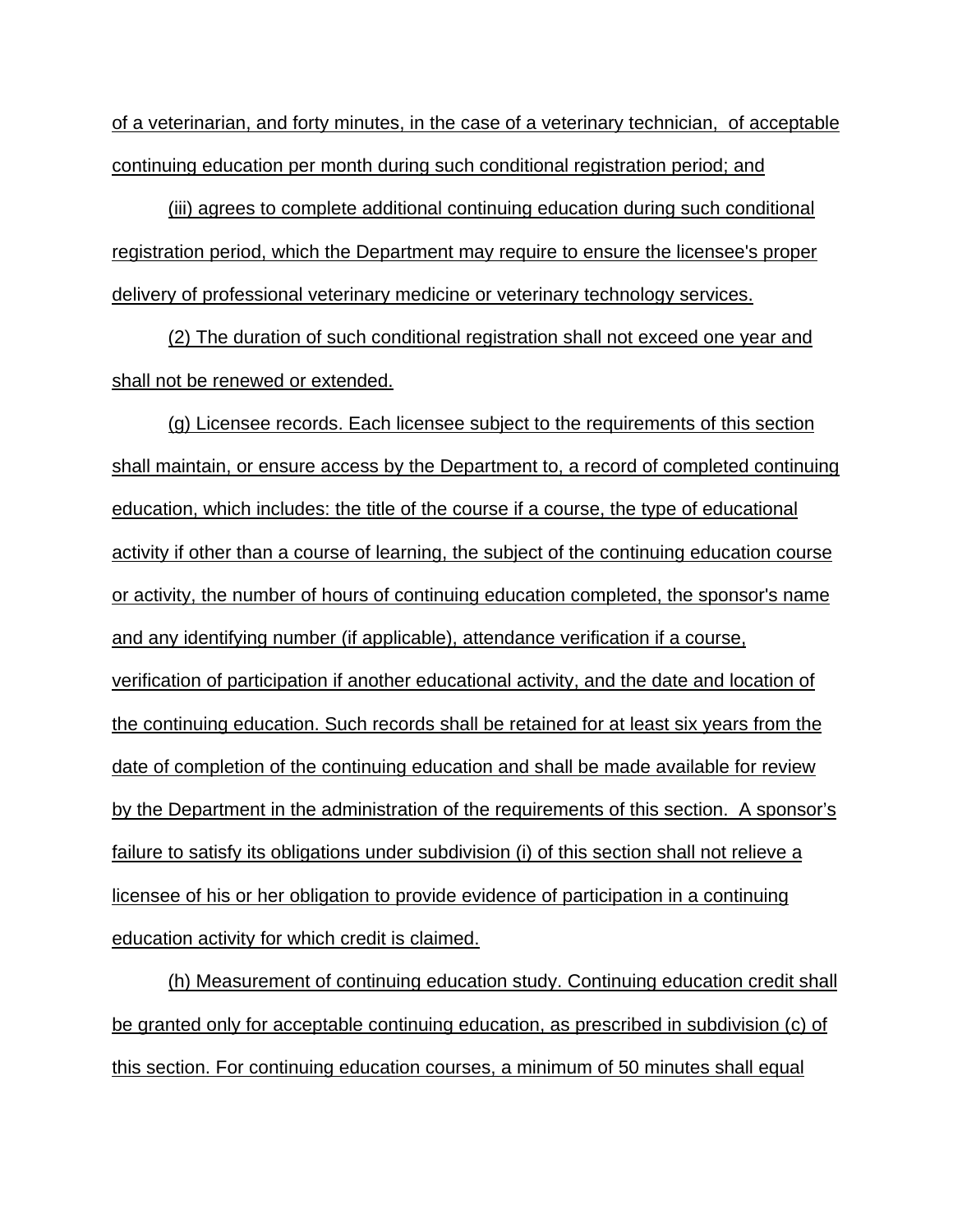one continuing education hour of credit. Continuing education credit for other educational activities shall be awarded as prescribed by the Department.

(i) Sponsor Approval.

(1) To be approved by the Department, sponsors of continuing education to licensed veterinarians or veterinary technicians shall meet the requirements of either paragraph (2) or (3) of this subdivision.

(2) The following entities shall be deemed approved by the Department as sponsors of continuing education to licensed veterinarians or veterinary technicians in the form of courses of learning or self-study programs:

(i) a national veterinary medicine or veterinary technology organization, acceptable to the Department, that fosters good practice in the veterinary medicine professions, in the nation as a whole and/or a region of the nation, including specialty boards acceptable to the Department;

(ii) a New York State veterinary medicine or veterinary technology organization, acceptable to the Department, that is incorporated or otherwise organized in New York State that fosters good practice in the veterinary medicine professions;

(iii) an affiliate of an organization listed in subparagraphs (i) or (ii) of this paragraph, including local veterinary medical societies;

(iv) a generally recognized state, national and international veterinary conference at which professional continuing education is a major component of such conference;

(v) a national organization of jurisdictional boards of veterinary medicine or veterinary technology that promotes and protects the health, safety and welfare of the public and fosters good practice in the veterinary medicine professions; and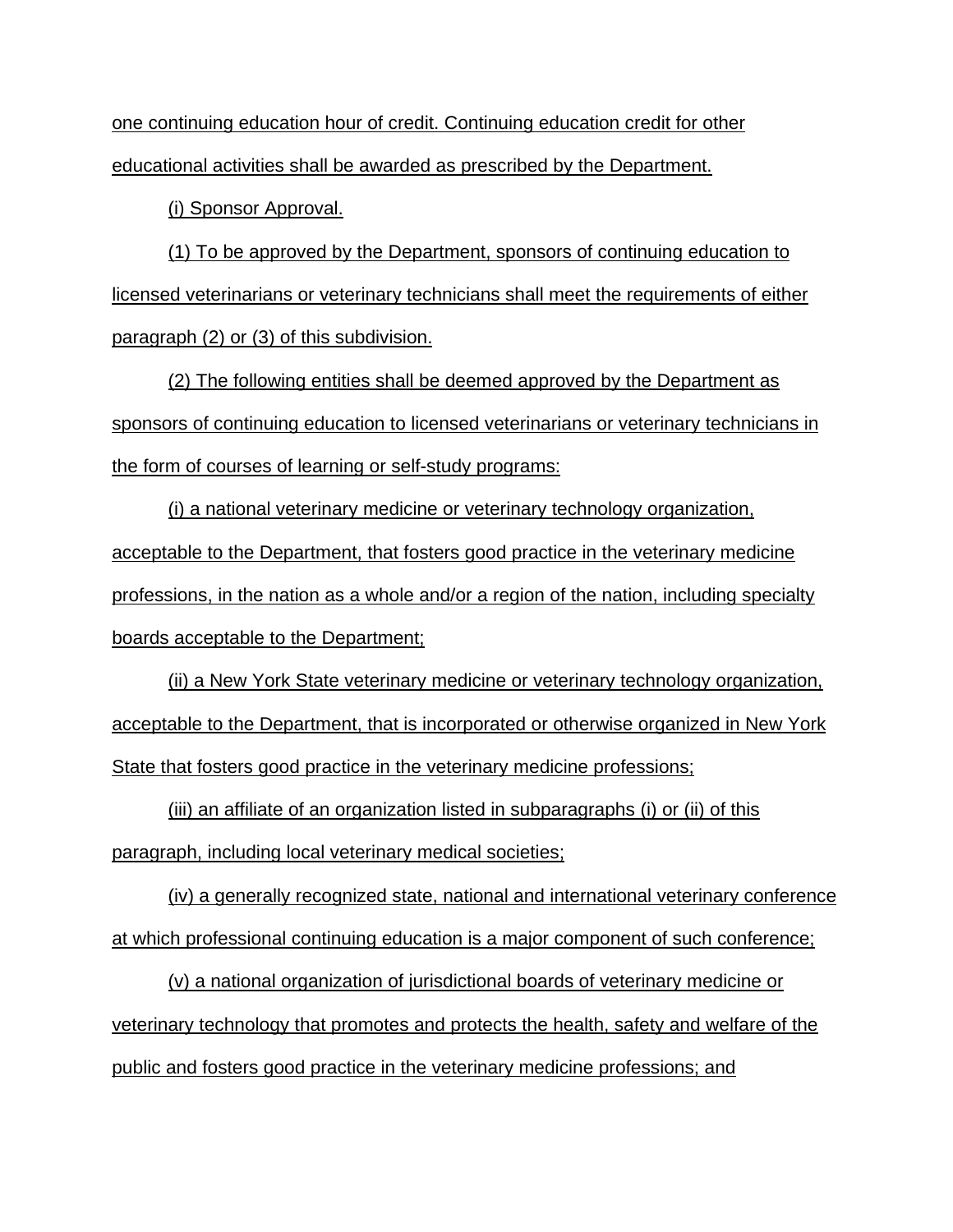(vi) a higher education institution.

(3) Department review of sponsors.

(i) The Department shall conduct a review of sponsors that are not otherwise deemed approved pursuant to the provisions of paragraph (2) of this subdivision and who apply for approval to offer continuing education to licensed veterinarians and veterinary technicians.

(ii) An organization desiring to offer continuing education based upon a Department review under this paragraph shall submit, with the fee as set forth in subdivision (j) of this section, an application for advance approval as a sponsor at least 120 days prior to the date of the commencement of such continuing education. Such application shall document that the organization:

(a) will offer courses of learning or self-study programs in one or more of the subjects prescribed for acceptable continuing education in subparagraph (c)(2)(i) of this section;

(b) is an organized educational entity, or an entity that has expertise in the professional areas that will be taught, including but not limited to, postsecondary <u>institutions that are not already deemed approved pursuant to subparagraph  $(2)(v)$  of</u> this subdivision;

(c) provides course instructors who are qualified to teach the courses which will be offered, including but not limited to, faculty of a veterinary medicine or veterinary technology program offered by a higher education institution; or instructors who are specially qualified authorities to conduct such courses in veterinary medicine or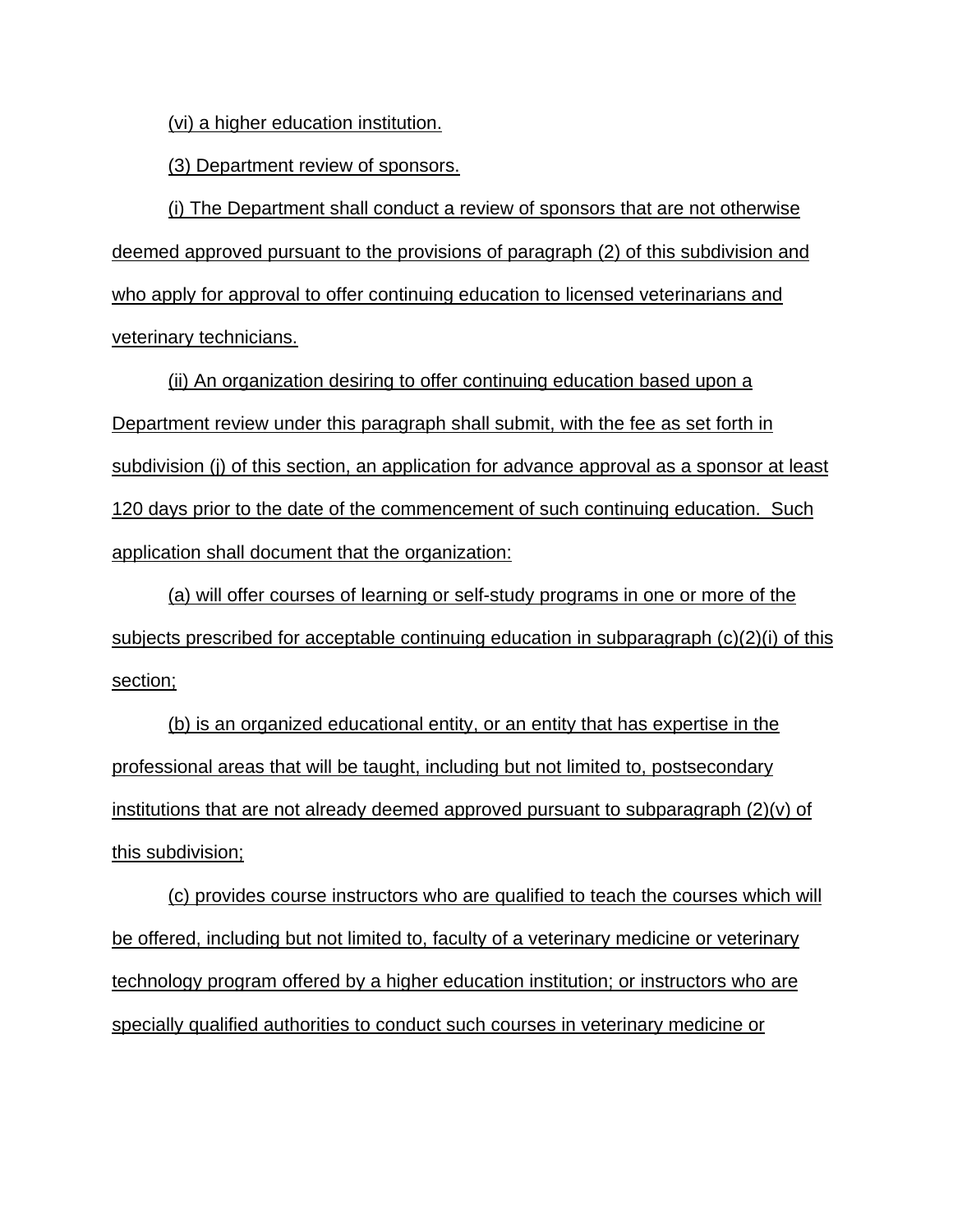veterinary technology, as determined by the Department with assistance from the State Board for Veterinary Medicine;

(d) has a method of assessing the learning of participants and describes such method; and

(e) will maintain records for at least six years from the date of completion of coursework, which shall include, but shall not be limited to, the name and résumé of the faculty, a record of licensed veterinarians or veterinary technicians who attended the course, if a course, a record of licensed veterinarians or veterinary technicians who participated in self-instructional coursework if self-instructional coursework, an outline of the course, date and location of the course, and the number of hours for completion of the course. In the event an approved sponsor discontinues operation, the governing body of such sponsor shall notify the Department and shall transfer all records as directed by the Department.

(iii) Sponsors that are approved by the Department pursuant to the requirements of this paragraph shall be approved for a three-year term.

(iv) The Department may conduct site visits, attend any continuing education event of an approved sponsor, or request information from an approved sponsor to ensure compliance with the requirements of this paragraph, and a sponsor shall cooperate with the Department in permitting such attendance and in providing such information.

(v) A determination by the Department that an approved sponsor is not meeting the standards set forth in this paragraph may result in the termination of the approval of